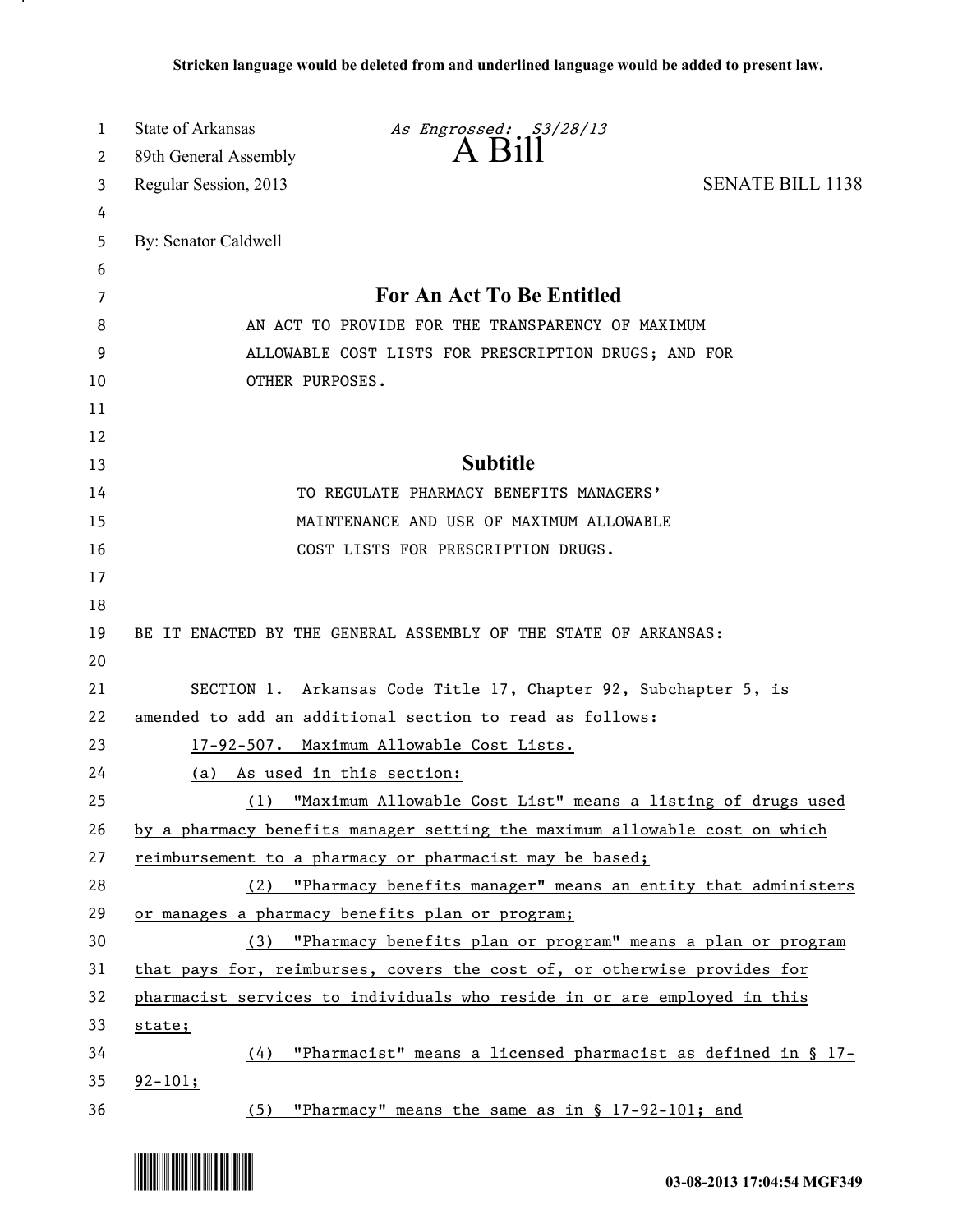| 1  | (6) "Pharmacist services" means products, goods, or services                  |  |
|----|-------------------------------------------------------------------------------|--|
| 2  | provided as a part of the practice of pharmacy in Arkansas.                   |  |
| 3  | (b) Before a pharmacy benefits manager places or continues a                  |  |
| 4  | particular drug on a Maximum Allowable Cost List, the drug:                   |  |
| 5  | (1) Shall be listed as therapeutically equivalent and                         |  |
| 6  | pharmaceutically equivalent "A" or "B" rated in the United States Food and    |  |
| 7  | Drug Administration's most recent version of the "Orange Book" or "Green      |  |
| 8  | Book" or has an NR or NA rating by Medispan or a similar rating by a          |  |
| 9  | nationally recognized reference;                                              |  |
| 10 | Shall be available for purchase by each pharmacy in the<br>(2)                |  |
| 11 | state from national or regional wholesalers operating in Arkansas; and        |  |
| 12 | (3) Shall not be obsolete.                                                    |  |
| 13 | (c) A pharmacy benefits manager shall:                                        |  |
| 14 | (1) Provide access to its Maximum Allowable Cost List to each                 |  |
| 15 | pharmacy subject to the Maximum Allowable Cost List;                          |  |
| 16 | (2) Update its Maximum Allowable Cost List on a timely basis,                 |  |
| 17 | but in no event longer than seven (7) calendar days from a change in the      |  |
| 18 | methodology on which the Maximum Allowable Cost List is based or in the value |  |
| 19 | of a variable involved in the methodology;                                    |  |
| 20 | (3) Provide a process for each pharmacy subject to the Maximum                |  |
| 21 | Allowable Cost List to receive prompt notification of an update to the        |  |
| 22 | Maximum Allowable Cost List; and                                              |  |
| 23 | $(4)$ (A) Within three (3) business days after the applicable fill            |  |
| 24 | date, provide a reasonable administrative appeal procedure to allow           |  |
| 25 | pharmacies to challenge maximum allowable costs for a specific drug or drugs  |  |
| 26 | as:                                                                           |  |
| 27 | Not meeting the requirements of this section; or<br>(i)                       |  |
| 28 | (ii) Being below the cost at which the pharmacy may                           |  |
| 29 | obtain the drug.                                                              |  |
| 30 | The pharmacy benefits manager shall respond to the<br>(B)                     |  |
| 31 | challenge under subdivision $(c)(4)(A)(i)$ of this section within seven (7)   |  |
| 32 | business days after receipt of the challenge.                                 |  |
| 33 | (C) If a challenge is under subdivision $(c)(4)(A)(i)$ of                     |  |
| 34 | this section, the pharmacy benefits manager shall within seven (7) business   |  |
| 35 | days after receipt of the challenge either:                                   |  |
| 36 | (i) If the appeal is upheld:                                                  |  |

03-08-2013 17:04:54 MGF349